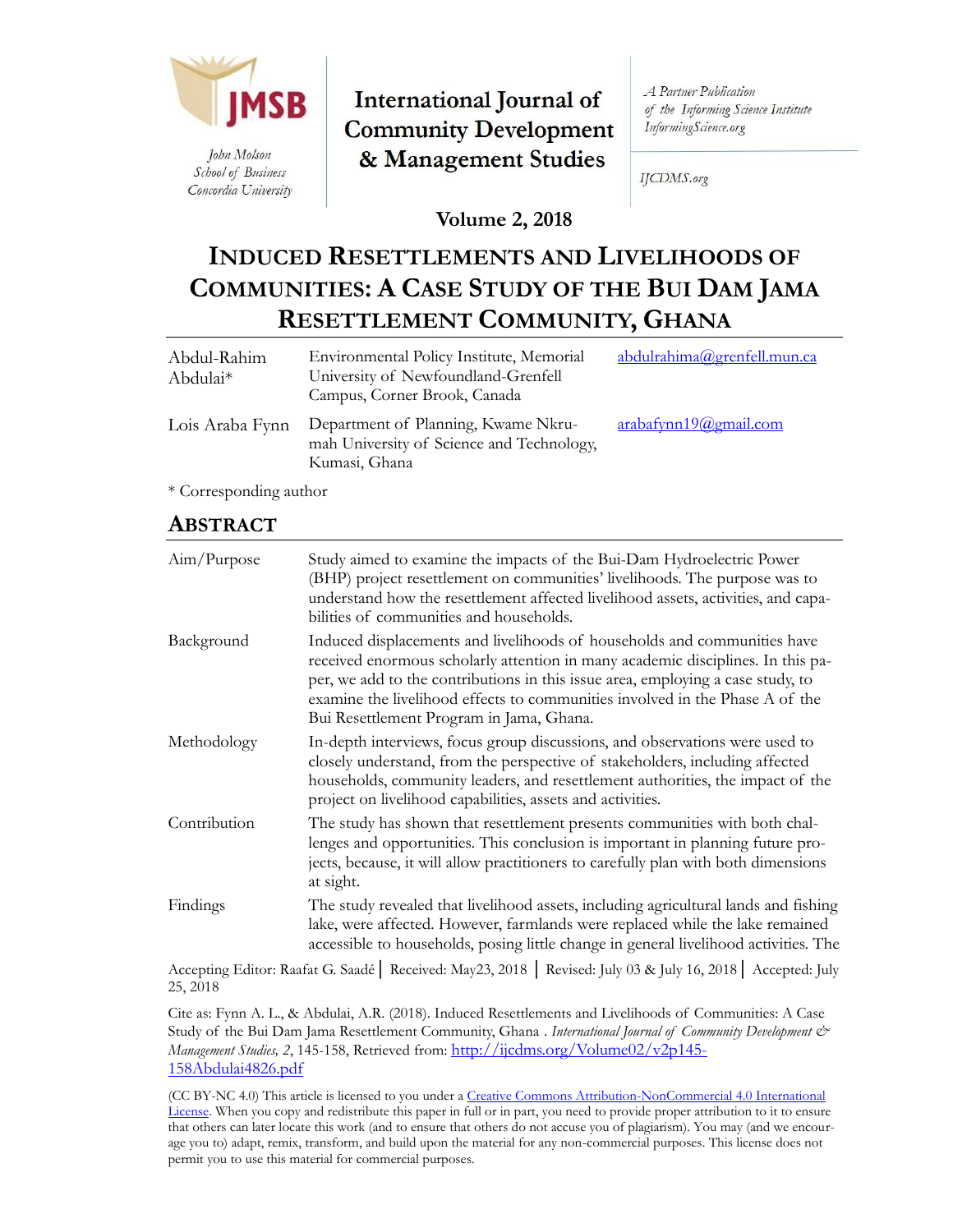|                                      | quality and adequacy of the new resources were however in question, and some<br>households were forced to change activities. Capabilities of resettled people<br>were not affected; however, some were rendered useless in the new location<br>while social ties and sense of belongingness were negatively affected.                                                                                                                               |  |
|--------------------------------------|-----------------------------------------------------------------------------------------------------------------------------------------------------------------------------------------------------------------------------------------------------------------------------------------------------------------------------------------------------------------------------------------------------------------------------------------------------|--|
| Recommendations<br>for Practitioners | Considering the findings of this research, for future induced resettlements, we<br>recommend that proactive measure be taken to understand the potential im-<br>pacts of projects to be incorporated into planning. In addition, livelihood sup-<br>ports should be planned on long-term basis, to ensure that all potential impacts<br>are pre-determined. Broadly, context-specific safeguard policies should be pur-<br>sued at the local level. |  |
| Recommendation<br>for Researchers    | It is important to consider both the positive and negative impacts of induced<br>resettlement to provide a holistic picture of how it affects households and<br>communities. Researchers studying resettlements must therefore expand their<br>scope of consideration to inform holistic policy actions.                                                                                                                                            |  |
| Impact on Society                    | The study provides findings that can enhance the sustainability of community<br>livelihoods in the face of infrastructural development activities in pursuit of<br>economic growth.                                                                                                                                                                                                                                                                 |  |
| Future Research                      | From the research perspective, future studies could well focus on understanding<br>both dimensions of the impacts of various projects. Such an approach will pro-<br>vide valuable inputs to development planners and practitioners on how to effec-<br>tively optimize project outcomes. The findings will also serve as a benchmark<br>for people studying the same project long after all the phases are completed.                              |  |
| Keywords                             | Resettlements, Dams, Livelihoods, Community, Ghana                                                                                                                                                                                                                                                                                                                                                                                                  |  |

# **INTRODUCTION**

Many debates and controversies surrounding dam creation are yet to be settled. This is partly because the impact of dam creation is not just a one-off experience, but it spans across time and space in both the ecosystem and in the social, economic and cultural systems. Dam creation represents one of the resource developments that significantly affect the livelihoods of a large number of people through forced or involuntary resettlement (Galipeau, 2013; Bates, 2002; International Commission on large Dams [ICOLD], 1997). In many cases, resettlement programs have predominantly focused on physical relocation rather than the social and economic development of the displaced people and other negatively affected people. However, resettlement of people, especially, long resettled communities, results in major changes in their lives such that the economic, social and cultural lifestyles are all significantly affected. In many cases, sources of income are affected, cultures adulterated and heritages lost since these things are closely related to the land being submerged by the dam (Biswas & Tortajada, 2001; World Commission on Dams [WCD], 2000). Often, resettled communities, especially in developing countries, where systems are usually not strong enough to support such processes, are rendered worse off in the long run, and livelihoods become unsustainable (Barrington, Dobbs, & Loden, 2012; WCD, 2000). While there are numerous studies (See Biswas, 2003; Tsikata, 2006; Wang, Dong, & Lassoie, 2014; WCD, 2000) on the impact of dams on the livelihoods of households and communities around the globe, little efforts have been made to carefully examine the issue strictly based on the three elements of the Livelihood Framework (see Chambers & Conway, 1992; De Satgé, Holloway, Mullins, Nchabeleng, & Ward, 2002): *Capabilities, Assets, and Activities.* This research seeks to contribute to the growing body of studies on the how resettlements, especially hydroelectric dam-induced, impacts the livelihoods of communities, employing experiences from Ghana.

146 In Ghana, there is a long history of dam resettlements of communities. The history can be traced to the Akosombo dam which was built from 1962-1966 (Aryeetey, 2005), and displaced communi-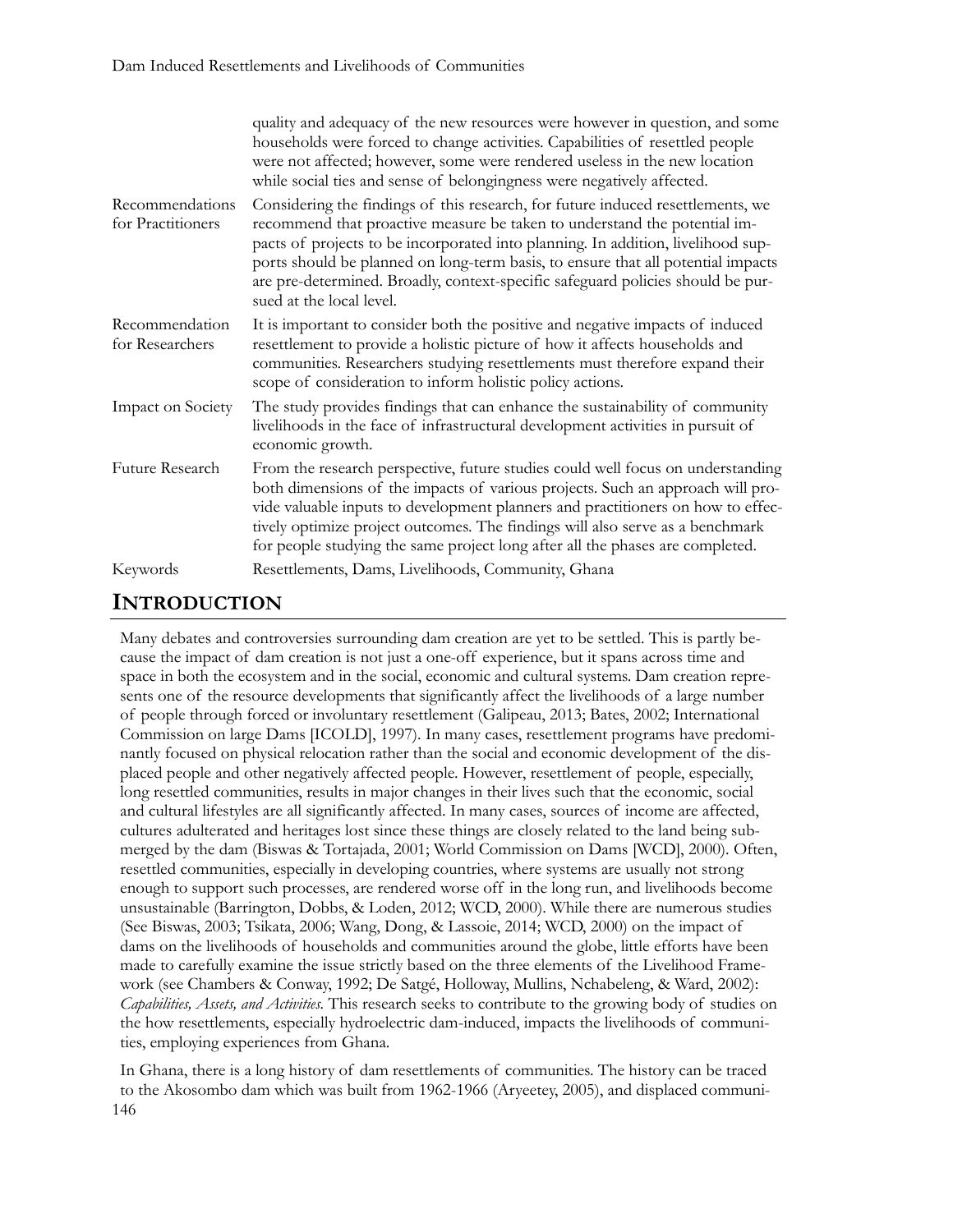ties leading to the resettlement of about 80,000 people (Barry, Obuobie, Andreini, Andah & Pluquet, 2005). However, for this paper, we focus our attention on the most recent large dam project; the Bui Dam. Like the Akosombo dam, the Bui Dam, constructed from 2009 to 2012, led to the resettlement of about 1216 people. Even though the number of communities and displaced people in the Bui resettlement programs was minimal compared to the previous projects in Ghana, some challenges were still evident (Mettle, 2011). And after the successful completion of Phase A of the resettlement, it became important to examine its effects on the livelihoods of communities, a way to understand the realities of the project. Many studies have been carried out on this project in recent years ( Mettle, 2011; Obour Owusu, Agyeman, Ahenkan, & Madrid, 2016; Urban, 2015), it is still imperative to delve into the issue of livelihood sustainability to build upon the growing body of research, while also adding important dimensions by broadening and assessing the positives and negatives of the project. We, therefore, assess the impacts of the project on the livelihoods of affected communities using experiences from the Bui Hydroelectric Project (BHP) "Phase A", Jama Resettled Community.

The study examines both the negative and positive effects of the Bui dam resettlement on the livelihood of households and communities. This, we build on the tenets of livelihoods (Oxfam, 2002; UNDP, 1997; Chambers & Conwey, 1994), emphasizing how the resettlement affected both household and community assets, capabilities, and activities of households and communities (Figure 1). The case study approach, using largely qualitative methods, was used to gain a better understanding of the realities of affected communities. We argue that, dam induced resettlements have dire consequences on the livelihoods of affected communities; however, their positive roles in the social and economic lives of the people should be discounted. The study contributes to the scholarship on large dams and livelihoods and will create opportunities for further research to examine the impact of the project long after its completion. Also, the research is significant and pertinent to resettlement policies in Ghana and beyond, especially since it places emphasis on what is likely to be the condition of the people long after the resettlement is over, and the spotlight is off.

### **THEATRICAL APPROACH**

Chambers and Conway (1992) defined livelihoods as comprising 'capabilities', 'assets and 'activities'. These three factors represent variables or pillars of livelihood as proposed by many organizations including Oxfam and Care International (Figure 1). The definition by Chambers and Conway (1992) and its tenets form the theoretical lens for this research.



Source: De Satgé et al. (2002: 2)

Household and community capabilities refer to the knowledge, skills and abilities that people draw on to secure their livelihood. These may include specialized local knowledge about the environment;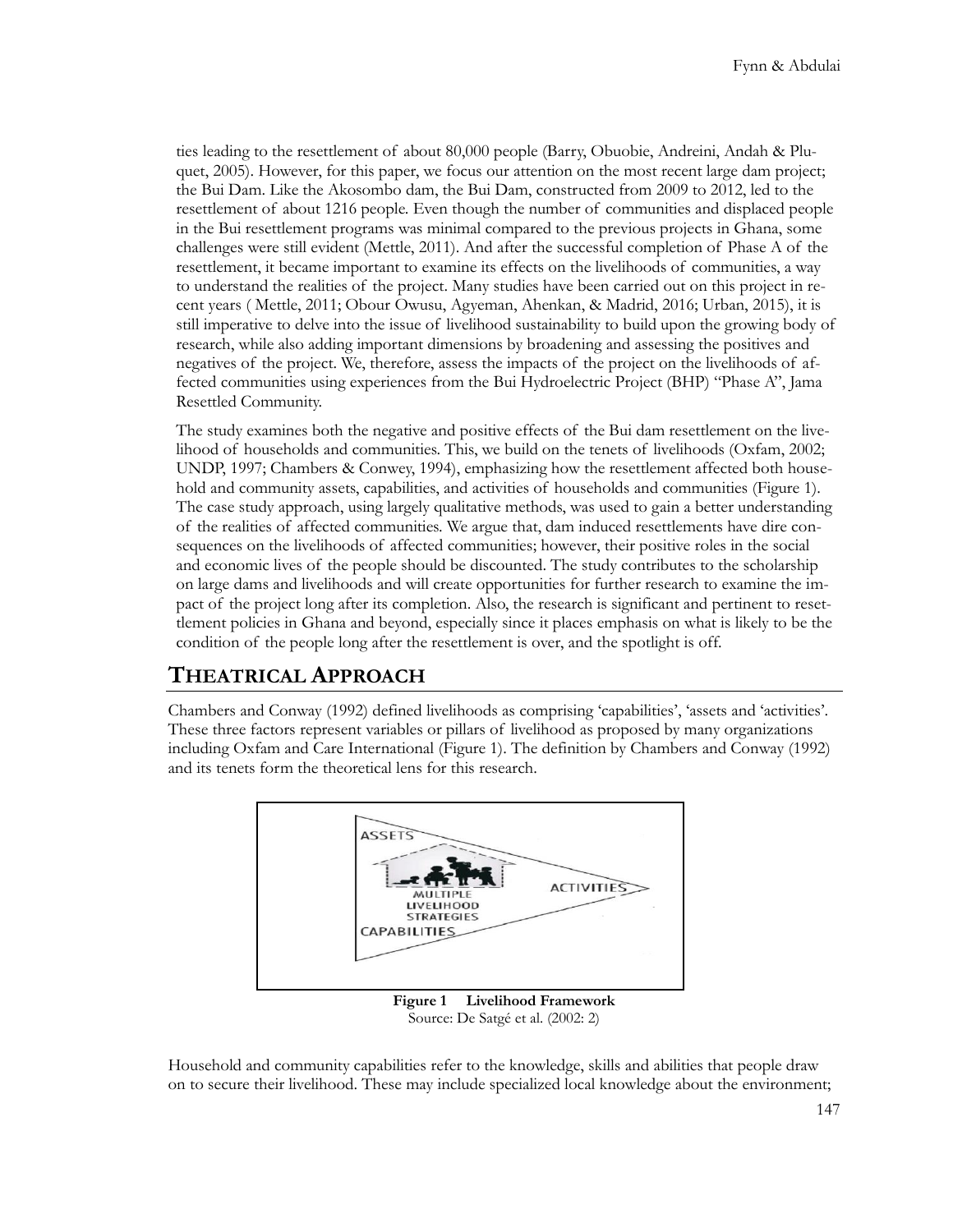specific production and entrepreneurial skills; ability to labor which in turn is related to level of education and health status; abilities to find and use information to plan and innovate, manage, cope and adapt. capabilities enable the household to transform its assets into livelihood activities (De Satgé, Holloway, Mullins, Nchabeleng, & Ward, 2002; Lienert & Burger, 2015). Assets are the resources used for gaining a livelihood (UNDP, 1997). People draw on a set of capital assets as a basis for their livelihoods. The capitals available to individual households and communities reflect their ability to gain access to systems (the resource base, the financial system, society) through which these capitals are produced. Scoones (1998, p8) identifies five forms of assets: human, natural, financial, physical and social. Assets can also be classified into social and material. Social assets are 'intangible' such that they cannot be seen nor touched. They are the benefits that come through relationships with people, institutions, and access to resources that are determined by local rules and conventions (De Satgé et al., 2002). In the view of De Satgé et al., (2002), people are able to make claims on family members or the state. They may be entitled to a loan of cash, seed or ploughing steers from family and family members. They can claim their rights and demand support such as drought relief, basic services, pensions or disability grants from the state. Claims may also be made based on power and position. Traditional leaders may require households to contribute labour on their fields, or may demand some form of payment before granting a household access to particular resources. People can gain access to resources through local tenure and resource management systems. These systems control the rights of individuals and households to a wide range of resources such as common grazing, forest products, marine and river resources, game, medicinal herbs, grasses for weaving and thatching, firewood, water and residential and arable land (Rakodi, 2014; Ojha, et al., 2016). Material assets are tangible and as such can be seen and touched. They can be quantified (counted and measured) and are the actual physical things which people own, control or have access to, including land, water, money, credit, livestock, seed stocks, farming equipment, tools, natural resources, and infra-structure such as roads, electricity, water and sanitation. A person's assets, such as land, are not simply means with which they make a living: they also give meaning and significance to that person's world. Assets are not merely resources that are used in building livelihoods; they are assets that give them the capability to be and to act (Bebbington, cited in De Haan & Zoomers, 2005) and embark on activities.

Livelihood activities include growing a crop, fishing in a lake, working for someone else or making pots among others. Some activities may be principal, but it is unusual for a household to rely exclusively on one source of livelihood and most combine complex sets of activities to meet their livelihood objectives (UNDP, 1997). These activities are naturally the most familiar dimension of livelihoods to people and have been the focus of many development efforts in the past. Activities of households differ according to the time of year and are responsive to external shocks and stresses (De Satgé et al., 2002). Livelihood activities can maintain and enhance, or deplete and degrade, the local natural resource base. On the positive side, livelihood activities can improve productivity of renewable resources such as air and river water, organic soil fertility and trees. On the other hand, livelihood activities may contribute to desertification, deforestation, soil erosion, declining water tables, salinization, pollution and the like (UNDP, 1997). The three elements of livelihoods as described in the ensuing discussions are important for sustainable living among households and communities. The elements of livelihood interact in different ways to enhance sustenance. Chambers and Conway (1992), and many other authors (for example, De Haan & Zoomers, 2005; Ellis, 1998: 2000; UNDP, 1997) have describe these interactions. *Capabilities* as specialized local knowledge about the environment, specific production, and entrepreneurial skills, are drawn on to utilize assets. *Assets* as social networks organizations, natural resources (including water bodies, forest, fertile soils and favourable climate), physical capital (including farm equipment, shelter and infrastructure); financial capital (example, income, credit, claims, savings, etc.) and so on, are adopted through livelihood strategies to embark on *Activities* like growing crops, fishing in a lake, working for someone else or making pots for example, to meet their livelihood objectives. This study examines how each of these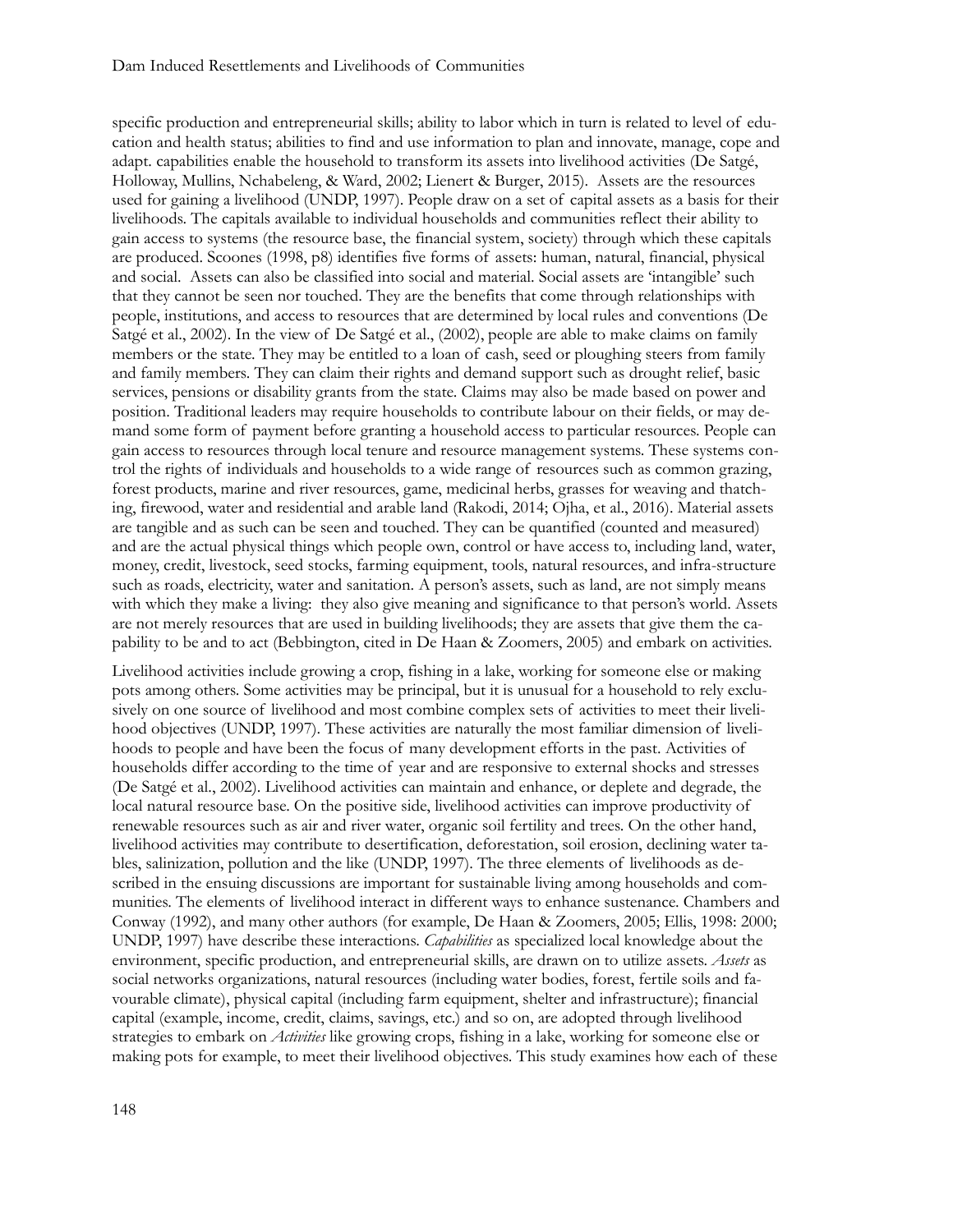elements, among households and communities, were affected by the project. Examining each of these components is important in getting the broad view of the impacts of the dam on livelihoods.

### **STUDY SETTING AND RESEARCH APPROACH**

The case study approach, as a method and an approach, was used for this study. The multi-case technique was adopted to understand to understand the livelihood effects of the BHP, and the subsequent resettlement, on households and communities, of communities. BHP is approximately 150 kilometers (km) upstream of Lake Volta. The project includes various component involving a main dam and powerhouse at Bui Gorge and two saddle dams (Mettle, 2011). (Plate 1)



**Plate 1 View from the Bui Project** Source: Adopted from Mettle, 2011



**Plate 2: The Bui Resettlement Program -Location of study before Resettlement** Source: Adapted from Mettle (2011)

The dam engulfed over 440 km2 of land, subjugating 21% of the area of the Bui National Park. Affected communities included indigenes and migrant settlers and were resettled in three different schemes: Phase A, B, and C. Phase A: the focus of this study, covered four communities (Agbegiku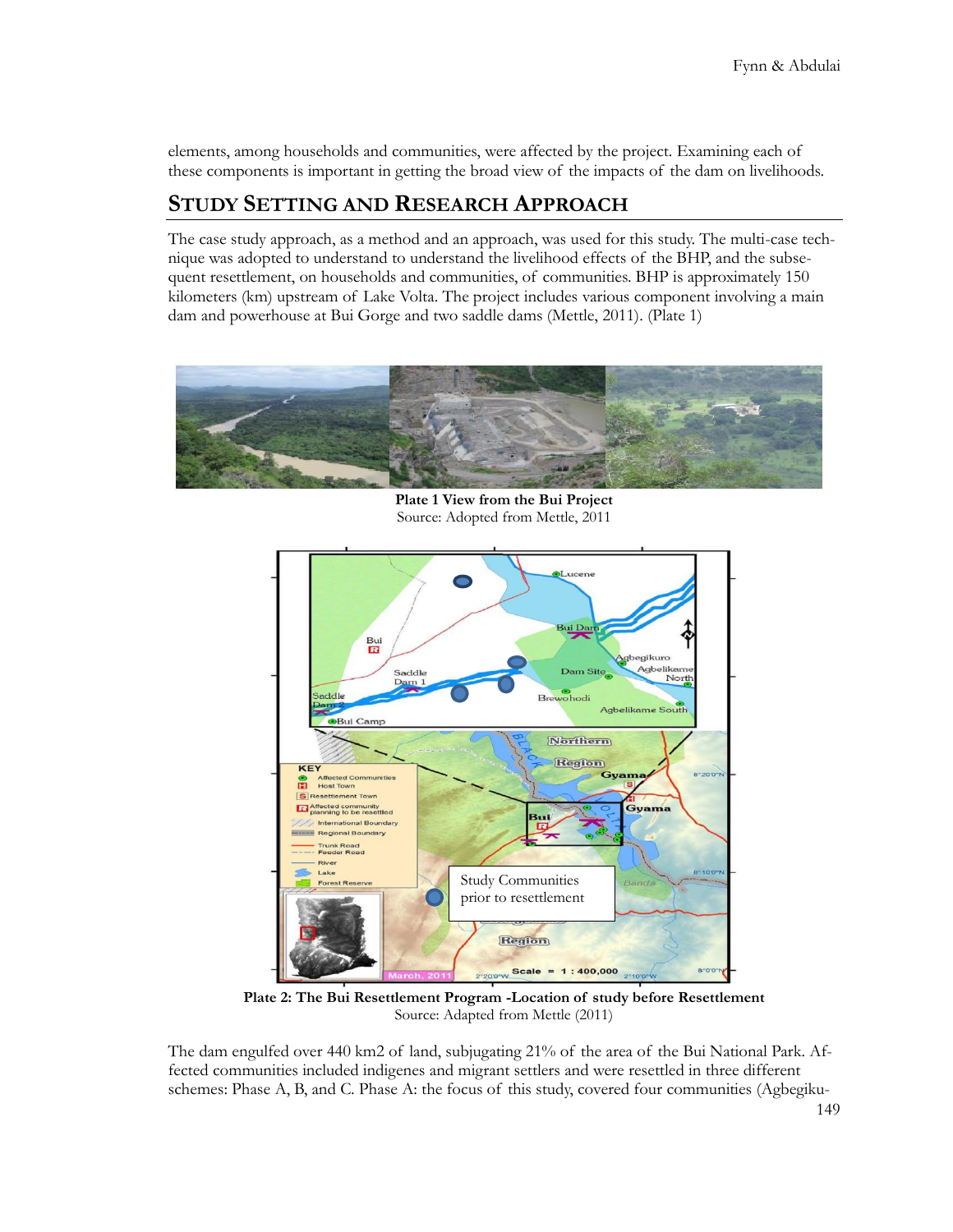rom, Dam Site, Lucene, and Brewohodi) living at the construction site (Plate 2). Phase B Covered three communities (Dokokyina, Bator Akanyakrom, Bui Village) living in the area to be inundated and Phase C involved officials of the Game and Wildlife Division living at Bui Camp (see Table 1). At the time of the study, Phase A was the only completed scheme and it only made sense to focus on that because some impacts already started manifesting and advanced compared to the others. Jama served as the host community for the Phase A resettled households. Jama is in the Bole District which lies within latitude 80 101 and 80 09 1N and longitude 11 501 E and 21 451 W (Bole District Assembly, MTDP, 2010-2013). Jama had a population of about 1500 at the time of the resettlement. The Resettlement Township known as the Jama Resettlement Community had a population of 217 people out of the four affected communities (Table 1).

| <b>Affected Communities</b> | Number of Households | <b>Number of People</b> |  |  |  |
|-----------------------------|----------------------|-------------------------|--|--|--|
| <b>Phase A</b>              |                      |                         |  |  |  |
| <b>Brewohodi</b>            | 10                   | 48                      |  |  |  |
| Dam Site                    | 6                    | 36                      |  |  |  |
| Agbegikuro                  | 22                   | 107                     |  |  |  |
| Lucene                      | $\overline{4}$       | 26                      |  |  |  |
| <b>Phase B</b>              |                      |                         |  |  |  |
| Bui Village                 | 42                   | 297                     |  |  |  |
| Bator Akanyakrom            | 63                   | 437                     |  |  |  |
| Dokokyina                   | 36                   | 165                     |  |  |  |
| <b>Phase C</b>              |                      |                         |  |  |  |
| Bui National Camp           | 36                   | 100                     |  |  |  |
| Total                       | 219                  | 1,216                   |  |  |  |

**Table 1: Households and Population of Resettled Communities**

### **Source: Bui Power Authority, 2014**

\*Studies Communities italicized

150 The study was designed to capture data at the household and community level, thus, those units formed the units of analysis. Purposive sampling was employed in the selection of the resettled community; hence the "Jama Scheme" which was completed at the time of the study was used. Household heads and some case available adults were purposively selected for interviews at the lowest level due to their experiences of life in the old and new settlements. The use of multiple methods, a feature of the livelihoods approach, was necessary for capturing multiple dimensions of the effect of the dam on the livelihoods (Scoones, 1998). Due to the nature of issues, the blending of techniques was utilized at various stages of the study. A total of 20 households; Agbegikuro (8), Brewohodi (6), Dam Site (4) and Lucene (3), out of the 39 were interviewed. Aside from being a case study, homogeneity of responses coupled with triangulation with other sources of data (focus group) and observation, led to ending the interviews after 20 households. Details of the groups involved in the FGDs included fishermen, fishmongers, farmers, etc. Institutional interviews and household interviews, undertaken in March 2014, lasted an average of 45 minutes each and were combined with focus group discussions. FGDs were organized for males and females separately in the resettled township. Key informants interviewed included the Chief of Jama, the Paramount Chief of the Agbegikuro and leader for the Phase "A" Resettlement, the Bui Power Authority and officials of Bole District Assembly (Host District). These individuals and authorities had the special, detailed and more accurate knowledge and information, which the household members did not necessarily have and as such, helped to make the data collected authoritative and aided in triangulation. Data analysis was largely done with the help of qualitative approaches using Nvivo 11. Notes and transcripts from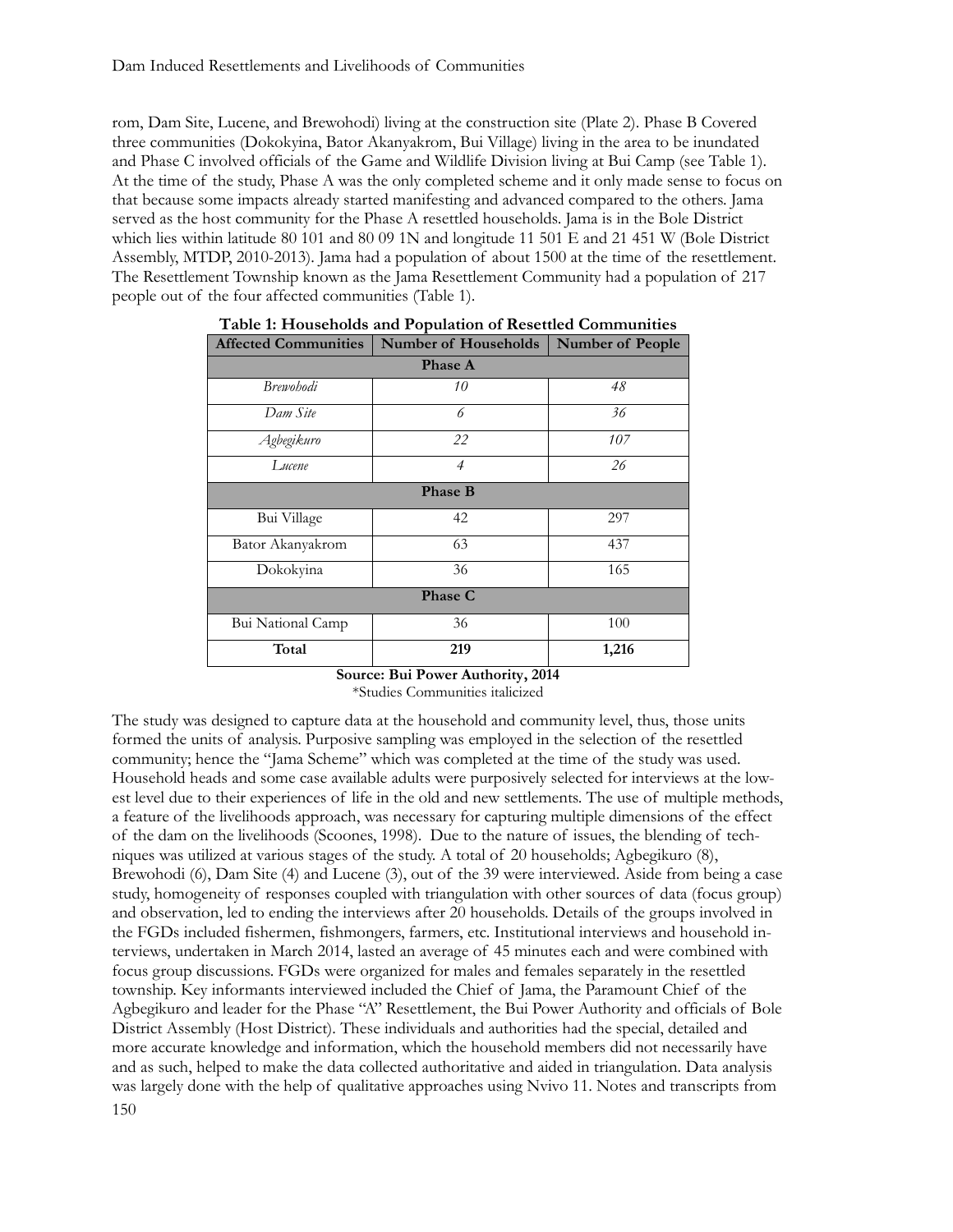the field were uploaded into the Nvivo. The scripts were scanned through for familiarization before an in-depth reading was used to highlight pre-determined themes based on the theoretical tenets of the research. The themes were then expanded with the use of strong interpretations drawn from researchers' own observations and experiences, to explain and describe the variables under study.

## **RESULTS AND DISCUSSIONS**

#### **BACKGROUND OF RESPONDENT HOUSEHOLDS**

Table 2 presents the respondents socio- economics background. In terms of gender distribution, the majority of interviewed heads were males while females made up the minority. This was same in terms of gender composition of all household members recorded in the study (Table 2).

| Gender of Household Members (%)            |      |  |  |  |
|--------------------------------------------|------|--|--|--|
| Male                                       | 53.2 |  |  |  |
| Female                                     | 46.8 |  |  |  |
| Total                                      | 100  |  |  |  |
| Age of Household Members (%)               |      |  |  |  |
| $0 - 15$                                   | 5.4  |  |  |  |
| $16 - 60$                                  | 38.7 |  |  |  |
| $61+$                                      | 55.9 |  |  |  |
| Total                                      | 100  |  |  |  |
| Educational Level of Household Members (%) |      |  |  |  |
| Kindergarten                               | 10.9 |  |  |  |
| Primary                                    | 28.4 |  |  |  |
| <b>JHS</b>                                 | 21.4 |  |  |  |
| <b>SHS</b>                                 | 7.3  |  |  |  |
| Vocational/Technical                       | 0.9  |  |  |  |
| No Education                               | 32   |  |  |  |
| Total                                      | 100  |  |  |  |

 **Table 2: Demographic Characteristics of Sampled Households**

More than half (86 percent) of the employable males were engaged in farming and fishing with fishing being the sole preserve of men while females engaged in fish mongering. The dependency ratio was 1.26, which means that every independent adult within the resettled community takes care of fewer than two people. In the aspect of education, the highest level of education among households' members was Senior High School, with about 7.3 percent reaching that level. None of the inhabitants had achieved a tertiary education at the time of the study and only 0.9 percent had vocational/ technical training. The low educational background explains their weak capacity to insist on their rights and entitlements and affects their ability to restore livelihoods (Mettle, 2011). Though employment of people affected by the construction of dams was given priority, the lack of skills limited their employment to casual jobs, which were mostly temporal and ended with the completion of the dam (World Commission on Dams [CD], 2000). This study confirmed the above analogy as only two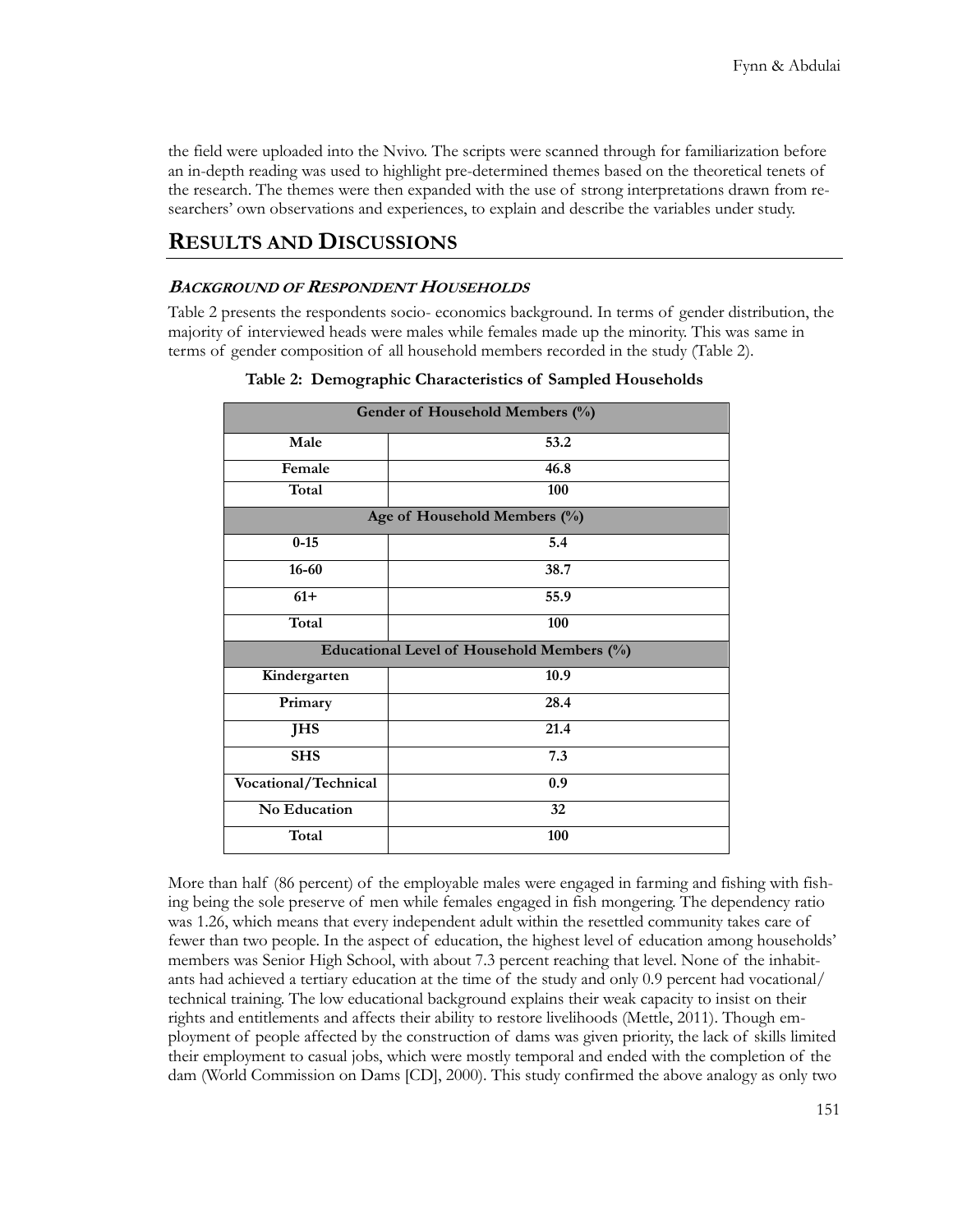members of the households interviewed were employed during the construction of the Bui dam, as a steel bender and a welder. These activities were only limited to construction phase of the project, and the ended ones that was completed.

#### **RESETTLEMENT AND LIVELIHOOD ASSETS**

Assets include both material and social elements people fall on to have a livelihood (Chambers & Conway,1992). In section 2.0, assets were categorized as material and social. Material assets are physical, tangible while social assets are 'intangible' and unquantifiable benefits that come through relationships with people, institutions, and access to resources that are determined by local rules and conventions. Social assets such as established relationship, access to community common property resources, as well as the green rich environment are important elements of livelihood (Chambers & Conway,1992; de Haan & Zoomers, 2005;) and must be carefully handled when dealing with communities. In the case of the Jama Resettlement community, BPA noted, that livelihood assets were duly replaced; however, the claim was based on compensations and other physical structures and services provided in the new settlement. Ultimately, the best that could be said of it was some tangible assets; which was not fully satisfactory as they were recapitalized. Households and community key informants argued that the provisions did not meet the needs of households. For example, the engineered river, along with the replaced farmlands which "supports nothing but thorns'', in the view of a respondent, and reverberated by about 70 percent of interviewees, could never be compared to, nor replace the lost assets of their previous communities. This was evident in the dwindling fortunes of inhabitants still engaged in farming and fishing. The revelation emphasizes the negative effects of dam resettlements on the ability of displaced people to meet their basic needs as a result for their disintegration from natural resources they depend on (Trussart, Messier, Roquet, & Aki, 2012; Koenig, 2001). Communities depend on natural resources, and their disruption negatively affects the sustainability of their livelihoods. This view was noted by many respondents in different ways. For example, a key informant noted, that the beautiful green environment, the serene environment, and the fresh air, which characterized their previous settlements far, surpassed the new well-cleared site, which could be best described as brown and monotonous. Another respondent indicated that the difficulty in getting access to basic materials such as firewood, food, and charcoal, bring painful memories of their old settlements. Thus, the natural assets of these inhabitants were negatively and severely affected by the resettlements while compensations focused on only material assets.

The concentration on material assets was done not only at the expense of the natural assets, but of social elements as well. This is because it disrupted patterns of social interaction and interpersonal ties (Fisher, 1999) as a respondent noted: "we used to go fishing together as a group but now everybody is struggling to meet their livelihoods due to the competition and so we hardly see one another now". Another woman from Brewohodi had this to say: "there is no longer a sense of oneness and togetherness as there used to be, it is each one for themselves and you can no longer leave your children in the care of anyone again because everyone is struggling to make ends meet". The resettling of the four different communities together as well as the change in location strongly affected and loosened the ties that bonded households together as one people. The experience of the Bui resettlers re-echoed the social complexities involved in establishing "socially cohesive and integrated" communities as was in the case of Akosombo (Gyau-Boakye, 2001). This confirmed the fact that, resettlements especially when forced, tears apart communities, disrupt old patterns of social interaction and interpersonal bonds, weakens and renders useless integral reciprocal help networks of indigenes, and scatters kin and other social groups (Fisher, 1999). Apart from the natural and social livelihoods assets, manufactured ones were also affected by the resettlement. The effect of the resettlement on community's physical assets like transportation could be cited as an example. With adequate and paved roads provided in the new settlement, transportation becomes easier, creating a positive impact of the resettlement on community assets. Improved roads had made many people (46 percent) change their mode of transport from walking to the use of public vehicles which was then not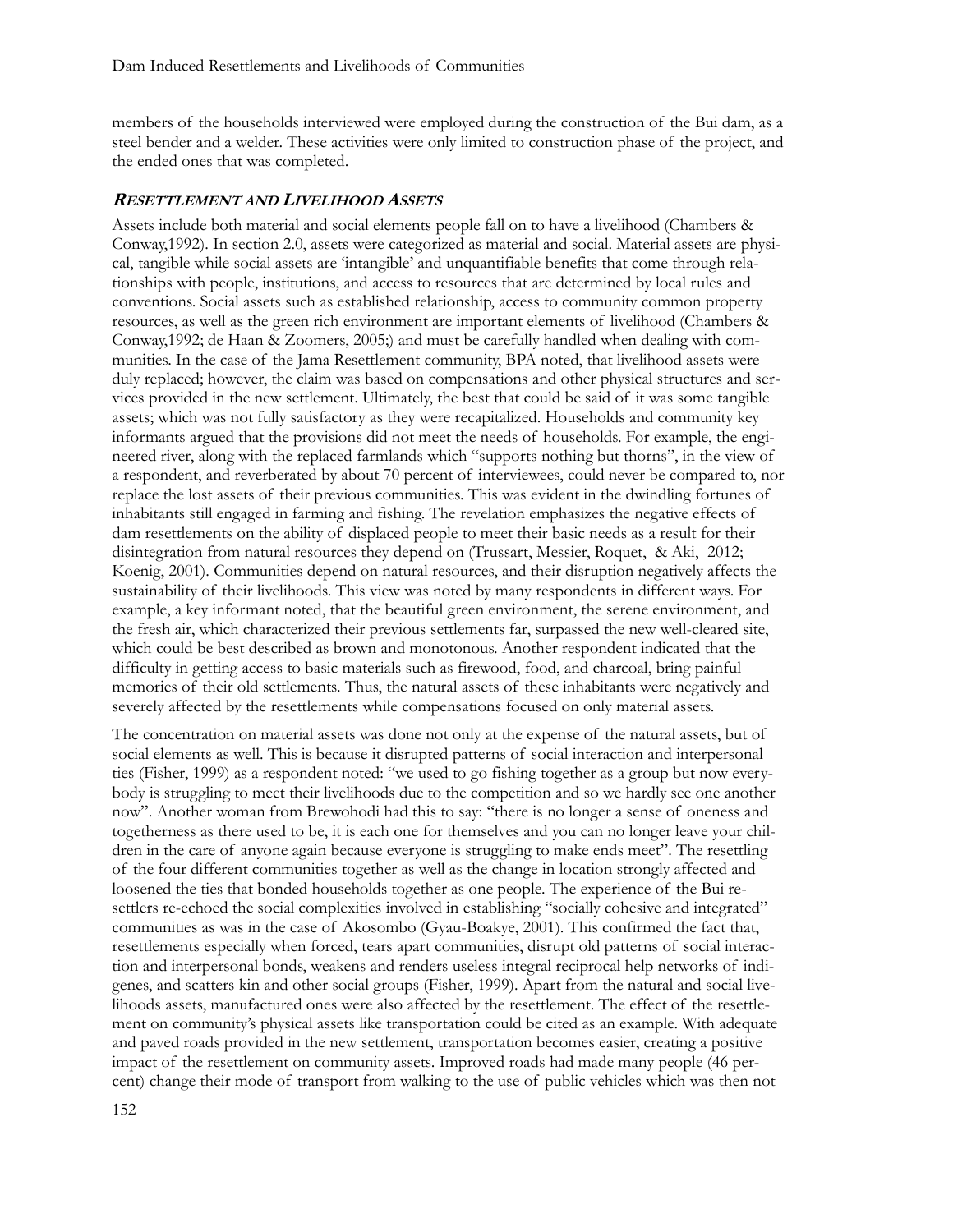common in the area. The closeness of new community site to the host town, Jama, and Bole, the district capital, which served as the main sources of services to the communities, also made interactions easy and helped in enhancing livelihood activities.

#### **RESETTLEMENT AND LIVELIHOOD ACTIVITIES**

Three main sustainable livelihood strategies have been identified, which households pursue in the face of crisis. These are livelihood diversification (McCabe, 2003), agricultural intensification, and migration (Chambers & Conwey, 1992; De Haan & Zoomers, 2005; Ellis, 1998). These strategies are related to how people cope to changes in conditions that affect their livelihoods. As in the case of the Bui Dam, the resettlement of households and communities changed their conditions, ultimately, this had impacts on livelihood activities. Figure 2 shows changes in livelihood activities among household members present before and after the resettlement.



**Figure 2 Occupational Changes in the Resettled Communities** *Source: Authors Construct, 2018*

The study revealed minimal changes to livelihood activities in resettled communities. The limited changes in the occupational activities of the households interviewed were attributed to the accessibility and availability of the natural resource assets, albeit in reduced forms, on which they relied for their livelihoods. Since livelihood-based assets were not completely lost or altered, the members of the affected communities in Phase A of the resettlement still made use of what existed, causing minimal changes to livelihood activities. Hence, communities did not largely change their livelihood activities but continued in spite of their dwindling fortunes in both farming and fishing. However, there was diversification to some extent as some households ventured into new areas, made possible by new opportunities. For example, the increase in trading activities was because of the existence of a larger market (increase in the number of people due to closeness to host town and district capital) as compared to previous settlements where communities were separated from each other. The increase in fish mongering was also attributed to the increase in the number of fishing folks around the Bui catchment area because of the creation of the dam. The presence of these fishing folks has led to the increase in the number of women who buy fish from them to resell. The study also revealed that Bui resettlement, though resulted in the unemployment of illegal miners ("galamsey" miners), it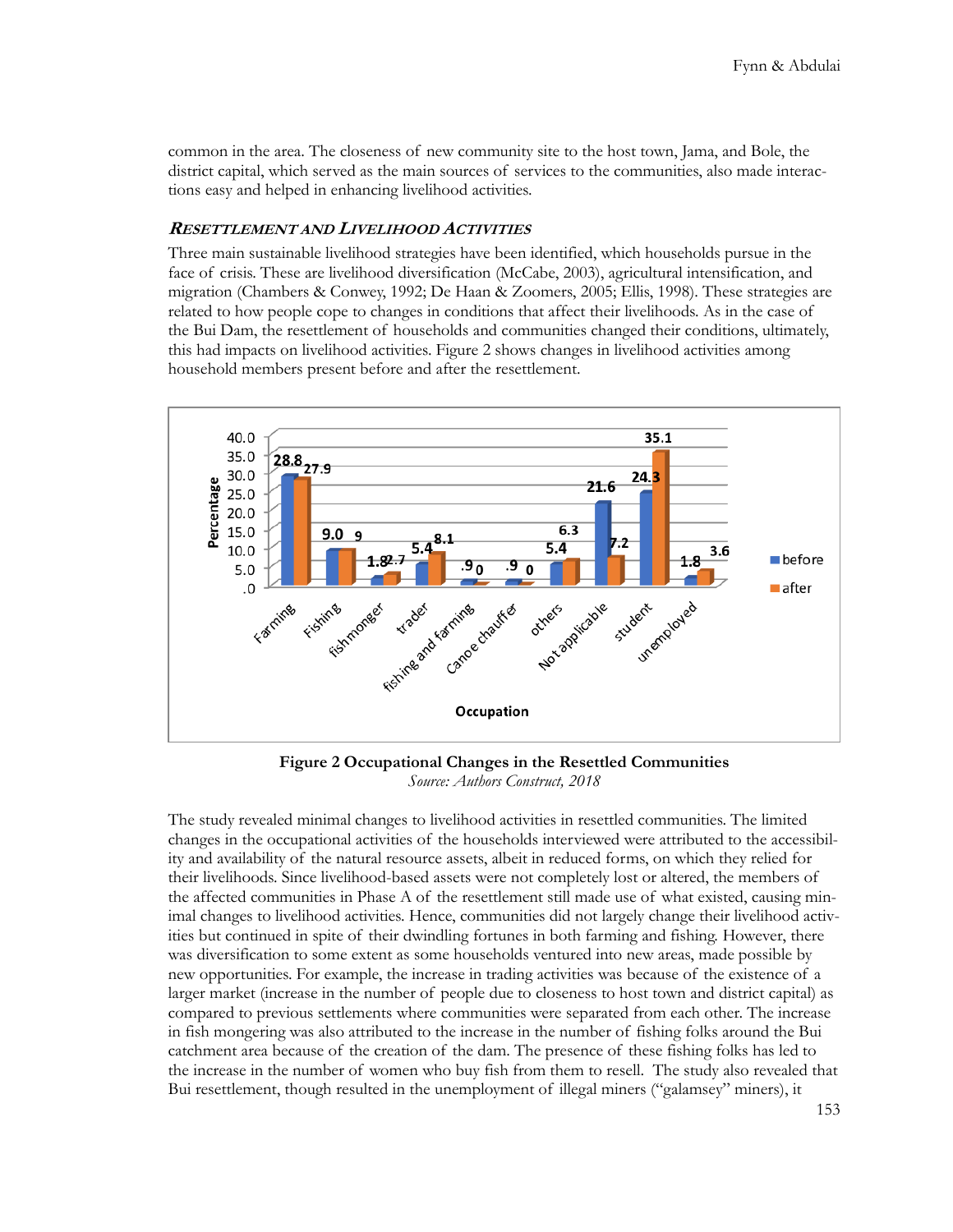helped eliminate or better still reduced the activity, which is illegal and had negative environmental impacts (Ba, 2014) such as the pollution of the Black Volta. The resettlement in one way helped reduce pollution of the water body, which was under threat from illegal mining activities, and hence an unintended outcome of the project. This shows a positive effect of the resettlements, though still negative in terms of perceived livelihood impact from respondents. Resettlements may, therefore, be used as a tool to curbing illegal mining, at least to some extent, in areas where the closeness of people to water sources motivate these activities as seen in the case of Bui. This could provide an insight to solving the problem of illegal mining (galamsey) which is threatening many water bodies in the country (Akosa et al., 2002 in Ba, 2014; Ba, 2014; Hilson, 2001). In addition, the number of school going age children increased accounting for the increase in a number of students after the resettlements. The increase in a number of students was also partly attributed to the closeness of the school to their new settlements (less than 10 minutes) as compared to the previous settlements, which was more than an hour walk, thus discouraging school attendance. The revelation points out another positive impact created by the resettlement, mirrored through the improved transportation in the area. Improvement in transportation also partly explains why there was an increase in people engaged in other activities as trade and about 2 percent taking up driving activities due to improved interactions. Generally, only 4 percent of households admitted to positive effects of the resettlement on their livelihood activities and finances. This could be attributed to the fact that the major occupations of these two household heads were not directly related to the natural resource base; Pito (local alcohol) brewer and a driver. These were not greatly affected, finance-wise by the change in the settlement. However, the remaining 96 percent engaged in activities, which were directly related to natural resource bases such as fishing, farming, fish mongering, and canoe chauffeuring recorded negative impacts on their incomes. This was attributed to the inability of their new farmlands to support food crops such as cassava, millet, plantain, tomatoes among others, which were the mainstays in the old settlements. Moreover, within the previous settlements, farmers were not limited by way of land and anybody could farm on any available land as long as that was not already being used. The situation in the new area could not support such freedom because farmlands given were limited in size, worsened by their infertility, as respondents lamented. This was noted by the representative of the Jama resettled community as well as about 45 percent of inhabitants interviewed. Again, crop rotation, which used to be the practiced, could no longer be adopted due to the limited land. Thus, farming households expressed their frustrations on their declining and failing finances. However, authorities debunked their claims. According to the BPA, the land allocated for farming was large enough and in the process of fallowing, and was therefore suitable for farming. Community members, highlighting how people in higher positions may be detached from the realities on the ground, however, generally debunked these claims. Also, the contradictory views show the continuous discomfort and dissatisfaction between displaced communities and authorities in resettlement activities (Takesada, Manatunge, & Herath, 2008) as evidenced by many projects of such nature. Contradictions and dissatisfaction in the case of the Bui project followed suit with that of Akosombo resettlement (Obour et al., 2016; Tsikata, 2006), thus questioning how effective learned lessons were incorporated into the new project.

#### **RESETTLEMENT AND LIVELIHOOD CAPABILITIES**

Capabilities in the view of De Satgé et al., (2002) refer to the skills, knowledge, and abilities used by individuals to transform their assets into livelihood activities. The capabilities are instrumental in turning assets into livelihood activities. The study showed that there were minimal changes household capabilities. The limited changes to this pillar of livelihood could be attributed to its subtle nature, which makes it difficult to be altered once acquired. So, even when a person's circumstance changes, like the case of a resettlement, the capabilities are unlikely to change, except for what it is used to achieve. The earlier section revealed that, apparently, changes to livelihood activities did happen, but that was not on a significant scale. The limited changes were somewhat dictated by the replacement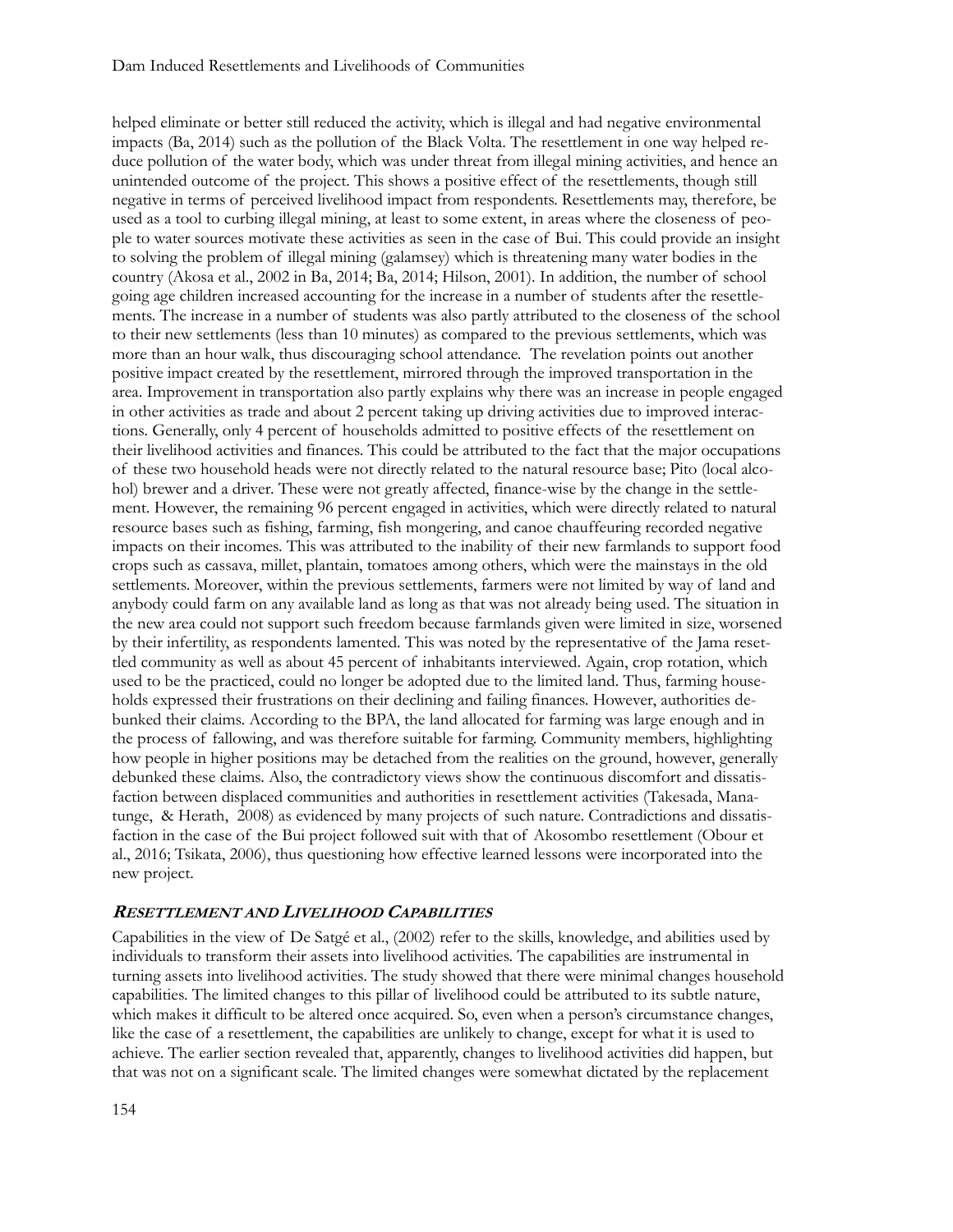of agricultural lands, and accessibility to the lake created by the dam which made it possible for residents to continue farming and fishing respectively. Since the change in livelihood activities was limited, the skills, knowledge, and abilities possessed by the inhabitants were still relevant and useful in their current location. With the exception of the Canoe Chauffeuring and "Galamsey" operations, even the application of all other identified capabilities were not severely affected. The resettlement rendered some of the capabilities useless as it disrupted the natural process of them applying it to assets to create livelihood activities (Krantz, 2001; De Satgé et al, 2002). That notwithstanding, the impact of the resettlement on the resident's capabilities, and their ability to apply their existing knowledge were not significantly affected, as it did little to change their inherent abilities. The limited effect of the resettlement on livelihood capabilities is a result of the inherent nature of expertise, such that people move with their skills, knowledge, and abilities (De Haan & Zoomers, 2005; Scoones, 1998).

### **CONCLUSION AND WAY FORWARD**

In this study, we examined how the BHP affected households and communities that were displaced and resettled. Varied impacts on livelihood assets (decline in farmlands, improved access to roads, etc), activities (new trading activities) and capabilities (changes in use of capabilities due to displaced activities) have been revealed. The discussions in the paper have shown that dam-induced displacements could present both challenges and opportunities to livelihoods, and displaced communities could adopt diverse strategies to cope with the changes. The juxtaposition of both positive and negative impacts on livelihoods in this paper provides a novel approach to understanding nuances of dam resettlements and the lives of communities. The revelation of the duality of impacts (positive opportunities and negative challenges) is important in furthering studies on the subject matter and the practice of sustainable resettlements in future. From the research perspective, future studies could well focus on understanding both dimensions of impacts on various projects. Such an approach will provide valuable inputs to development planners on how to effectively optimize project impacts. The findings will also serve as benchmark for people studying the same project long after all the phases are completed. In fact, induced displacement of communities and subsequent resettlements have come to stay in the development discourse of the world. This phenomenon will continue to occur as countries pursue economic growth agenda driven by extensive infrastructure development and the need to integrate comprehensive and sustainable livelihood into these projects is highlighted by the findings of this study. Sustained household and community livelihoods will largely be achieved if impacts are well understood and taken care of in development processes. Livelihood integration should, therefore, be given a priority in dam construction resettlements and all other developmentinduced relocations. The important issue is, therefore, to focus on proactive measures that identify potential impacts and work towards managing the consequence that comes with them. Mechanisms to sustain livelihoods should form an integral part of resettlement planning, and must not be fixed from the onset. This is because, livelihoods can be volatile and unpredictable, and many unexpected changes are meant to unfold as people go about their daily lives. Hence, a once-of the programs to settle communities is unlikely to ensure sustainability. For example, the payment of the one-off compensation is inadequate to improve the livelihood of the affected inhabitants, and this must be repeated if needed, and even supplemented with capacity building strategies (Kalitsi, 2000). In addition, broader, social safeguard policies must be adopted to better anticipate and cater for the impacts of dam projects on communities. Kirchherr, Charles, and Walton, (2016) opined that comprehensive social safeguard policies could help militate against the negatives of dam projects in particular and infrastructural related displacement in general. The proliferation of social safeguard policies, and accompanying strategies, in the last decade, championed by the World Bank, Asian Development Bank, and many international organizations further highlight the important role social safeguard policies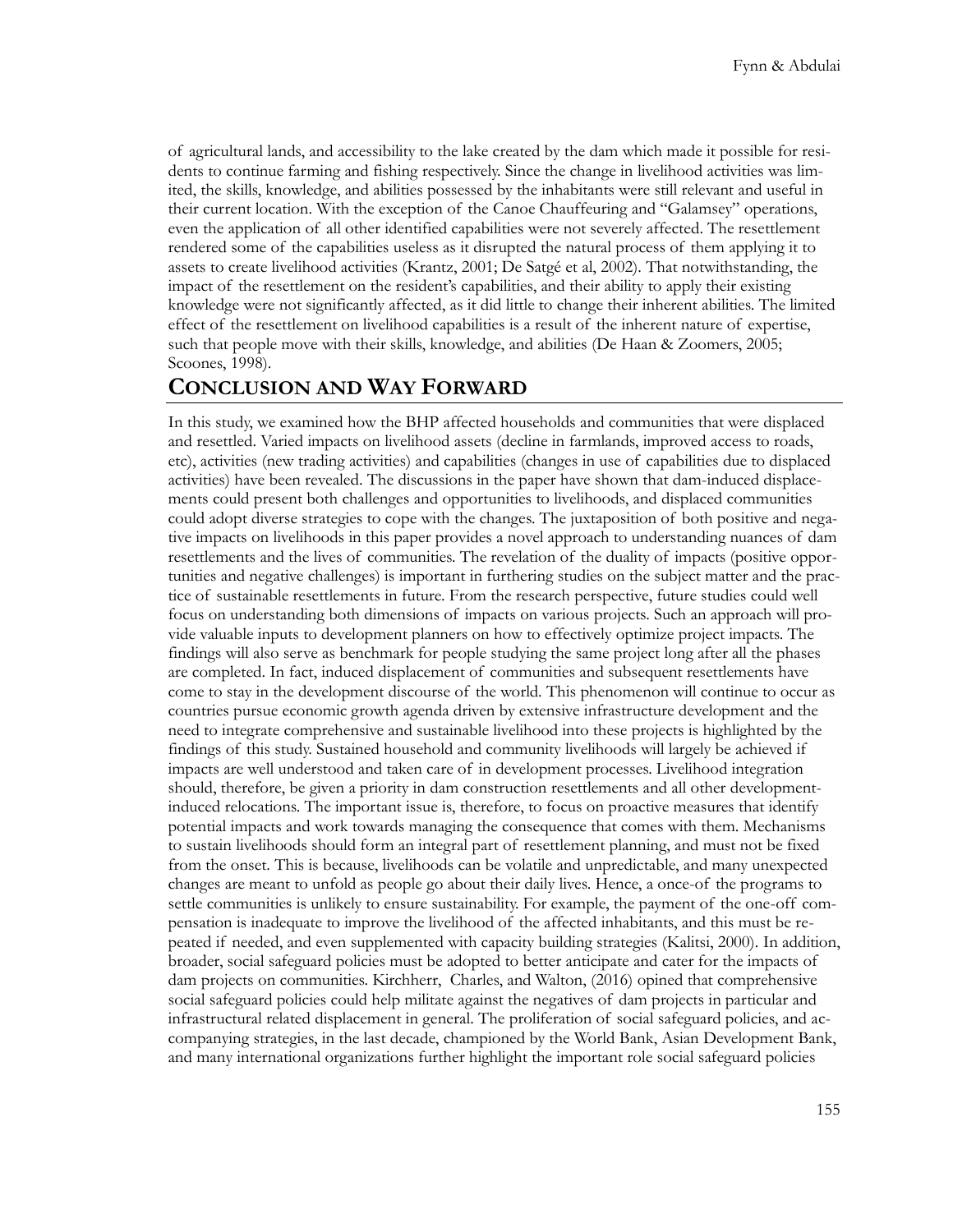can play in safeguarding community livelihoods in the face of changes1. In addition to the broader policies driven by international organizations, project specific policies and mechanism, coconstructed by all project stakeholders as part of dam inducement resettlement could help militate against the ills of such initiatives.

### **REFERENCES**

- Aryeetey, E. (2005). *Guide to electric power in Ghana,* First edition Resource Center for Energy. Economics and Regulation (RCEER) Report, Accessed on 22/o2/2014 at [www.beg.utexas.edu/..../Guide\\_to\\_to\\_Electric%20Power\\_in\\_Ghana.pdf](http://www.beg.utexas.edu/..../Guide_to_to_Electric%20Power_in_Ghana.pdf)
- Ba, F. A. (2014). The Effects of Illegal Small-Scale Gold Mining ("Galamsey") Activities on the Water Quality of the Akantansu and Sintim Rivers in the Asutifi North District of the BrongAhafo Region of Ghana. A Thesis Submitted to the Institute Of Distance Learning, Kwame Nkrumah University of Science and Technology. Accessed on 6/06/2016 at: ir.knust.edu.gh/bitstream/123456789/.../FOWZIA%20ADIYAHBA.pdf

Barrington, D. J., Dobbs, S., & Loden, D. I. (2012). Social and environmental justice for communities of the Mekong River. *International Journal of Engineering, Social Justice, and Peace,* 1(1): 31-49.

- Barry B, Obuobie E., Andreini M., Andah W., and Pluquet M. (2005). The Volta River Basin, Comprehensive Assessment of Water Management in Agriculture: Comparative study of river basin development and management. IWMI Comprehensive assessment of water management in Agriculture. Accessed on 1/02/2016 at [www.iwmi.cgiar.org/assessment/.../River\\_Basin\\_Development\\_and\\_Man](http://www.iwmi.cgiar.org/assessment/.../River_Basin_Development_and_Man)
- Bates, D. C. (2002). Environmental refugees? Classifying human migrations caused by environmental change. *Population and environment,* 23(5): 465-477.
- Biswas, A. K. (2012). Impacts of large dams: Issues, opportunities and constraints. InTortajada, C., Altinbilek, D., and Biswas, A. K. (Eds.) (2012). *Impacts of large dams: A global assessment* (pp. 1-18). Springer Berlin Heidelberg-Berlin-Germany.
- Biswas, A. K. & Tortajada, C. (2001). Development and Large Dams: A Global Perspective. *Water Resources Development,* 17 (1): 9–21.
- Bole District Assembly (2010). Medium Term Development Plan (MTDP), 2010-2013, Bole-Ghana.
- Chambers, R., & Conway, G. (1992). Sustainable rural livelihoods: practical concepts for the 21st century. Institute of Development Studies: Sussex-UK.
- De Haan, L., & Zoomers, A. (2005). Exploring the frontier of livelihoods research. *Development and Change,* 36(1): 27-47.
- De Satgé, R., Holloway, A. Mullins, D., Nchabeleng, L., & Ward, P. (2002). *Learning about livelihoods: insights from Southern Africa* (Vol. 1). Oxfam GB: Oxford-UK.
- De Wet, C. (2000). The experience with dams and resettlement in Africa: Dams and Development: A new framework for decision -making. World Commission on Dams. Prepared for Thematic Review 1.3: Displacement, Resettlement, rehabilitation, reparation and development. Department of Anthropology, Rhodes University, South Africa.
- Ellis, F. (1998). Household strategies and rural livelihood diversification. *The Journal of Development Studies,* 35(1): 1-38.
- Ellis, F. (2000). The determinants of rural livelihood diversification in developing countries. *Journal of Agricultural Economics,* 51(2): 289-302.
- Fisher, W. F. (1999). Going Under: The Struggle against Large Dams, Cultural Survival, Massachusetts, USA
- Galipeau, B. A., Ingman, M., & Tilt, B. (2013). Dam-induced displacement and agricultural livelihoods in China's Mekong basin. *Human Ecology,* 41(3): 437-446.

 $\overline{a}$ 

<sup>156</sup> <sup>1</sup> https://blogs.worldbank.org/category/tags/social-safeguards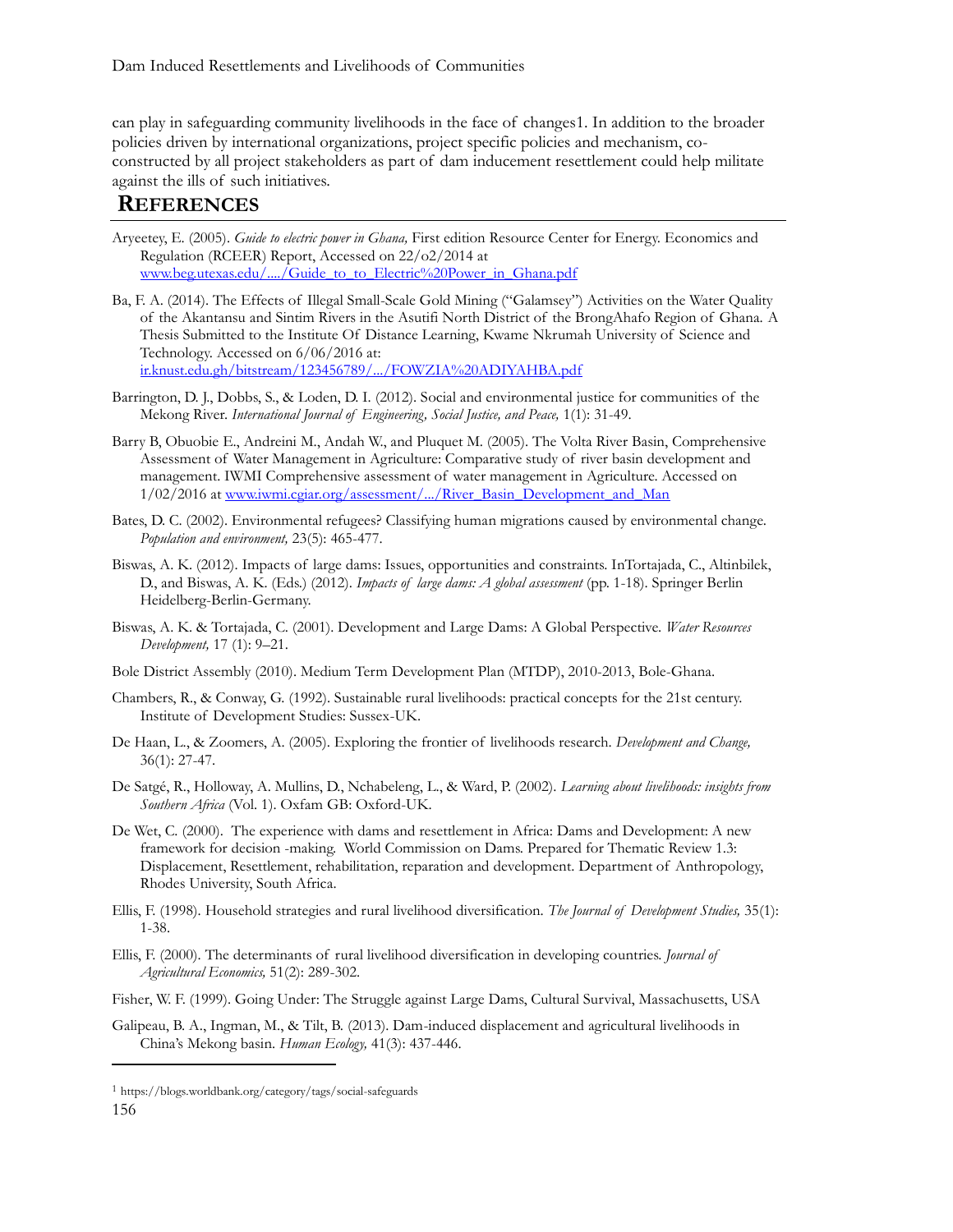- Gyau-Boakye, P. (2001). Environmental Impacts of the Akosombo Dam and Effects of Climate Change on the Lake Levels. *Environment, Development and Sustainability* 3:17-29.
- Hilson, G. (2002).The Environmental Impact of Small-scale Gold Mining in Ghana: Problems and Solutions. *The Geographical Journal* 168(1): 57-72.
- ICOLD (1997). *International Commission on large Dams: Position Paper on Dams and Environment.* World Commission on Dams- Earthscan Publications Ltd: London: UK.
- Kalitsi, E. A. K. (2000). Dams and Ecosystems: Assessing and Managing Environmental Impacts (Ghana's experience), World Commission on Dams, Accessed on 12/02/2015 from [http://www.dams.org/kbase/consultations/afrme/pa nel4.htm](http://www.dams.org/kbase/consultations/afrme/pa%20nel4.htm)
- Kirchherr, J., Charles, K. J., & Walton, M. J. (2016). Multi-causal pathways of public opposition to dam projects in Asia: A fuzzy set qualitative comparative analysis (fsQCA). *Global Environmental Change,* 41, 33-45.
- Koenig, D. (2001). Toward local development and mitigating impoverishment in development-Induced displacement and resettlement, final report prepared for ESCOR R7644 and the research program on development induced displacement and resettlement. University of Oxford: Refugee Studies Centre-Oxford-UK.
- Krantz, L. (2001). The sustainable livelihood approach to poverty reduction. SIDA. Division for Policy and Socio-Economic Analysis. Sweden- Accessed on  $12/12/2015$  at [www.sida.se/.../the-sustainable-livelihood](http://www.sida.se/.../the-sustainable-livelihood-approach-to-poverty-reduction)[approach-to-poverty-reduction.](http://www.sida.se/.../the-sustainable-livelihood-approach-to-poverty-reduction)
- Lienert, J., & Burger, P. (2015). Merging capabilities and livelihoods: analyzing the use of biological resources to improve well-being. *Ecology and Society,* 20(2): 20.
- McCabe, J. T. (2003). Sustainability and livelihood diversification among the Maasai of northern Tanzania. *Human Organization,* 62(2): 100-111.
- Mettle M. (2011). "Forced Resettlement in Ghana: The Dam and the Affected People. The Bui Hydroelectric Power Project in Ghana" Dissertation submitted to the Eberly Department of Geography at Norwegian University of Science and Technology (NTNU) in partial fulfilment of the requirements for the degree of Doctor of Philosophy in Geography.
- Niehof, A. (2004). The significance of diversification for rural livelihood systems. *Food Policy,* 29(4), 321-338.
- Obour, P. B., Owusu, K., Agyeman, E. A., Ahenkan, A., & Madrid, À. N. (2016). The impacts of dams on local livelihoods: a study of the Bui Hydroelectric Project in Ghana. *International Journal of Water Resources Development,* 32(2): 286-300.
- Ojha, H. R., Ford, R., Keenan, R. J., Race, D., Vega, D. C., Baral, H., & Sapkota, P. (2016). Delocalizing communities: changing forms of community engagement in natural resources governance. *World Development*, *87*, 274-290.
- Rakodi, C. (2014). A livelihoods approach–conceptual issues and definitions. In *Urban Livelihoods* (pp. 26-45). Routledge: Routledge: Abingdon, United Kingdom
- Rusinga, O., Murwendo, T., &Zinhiva, H. (2012). Political implications of building small dams in communal areas of Zimbabwe: The case of Mhakwe dam in Chimanimani district. *Journal of Sustainable Development in Africa,* 14(4): 147-157.
- Scoones, I. (1998) Sustainable Rural Livelihoods: A Framework for Analysis, IDS Working Paper 72, Brighton: Institute of Development Studies-IDS: Sussex-UK.
- Scudder, T. (2012). Resettlement outcomes of large dams. InTortajada, C., Altinbilek, D., and Biswas, A. K. (Eds.) (2012). *Impacts of large dams: A global assessment.* Springer Berlin Heidelberg-Berlin-Germany.
- Takesada, N., Manatunge, J., & Herath, I. L. (2008). Resettler choices and long‐term consequences of involuntary resettlement caused by construction of Kotmale Dam in Sri Lanka. *Lakes & Reservoirs: Research & Management, 13*(3): 245-254.